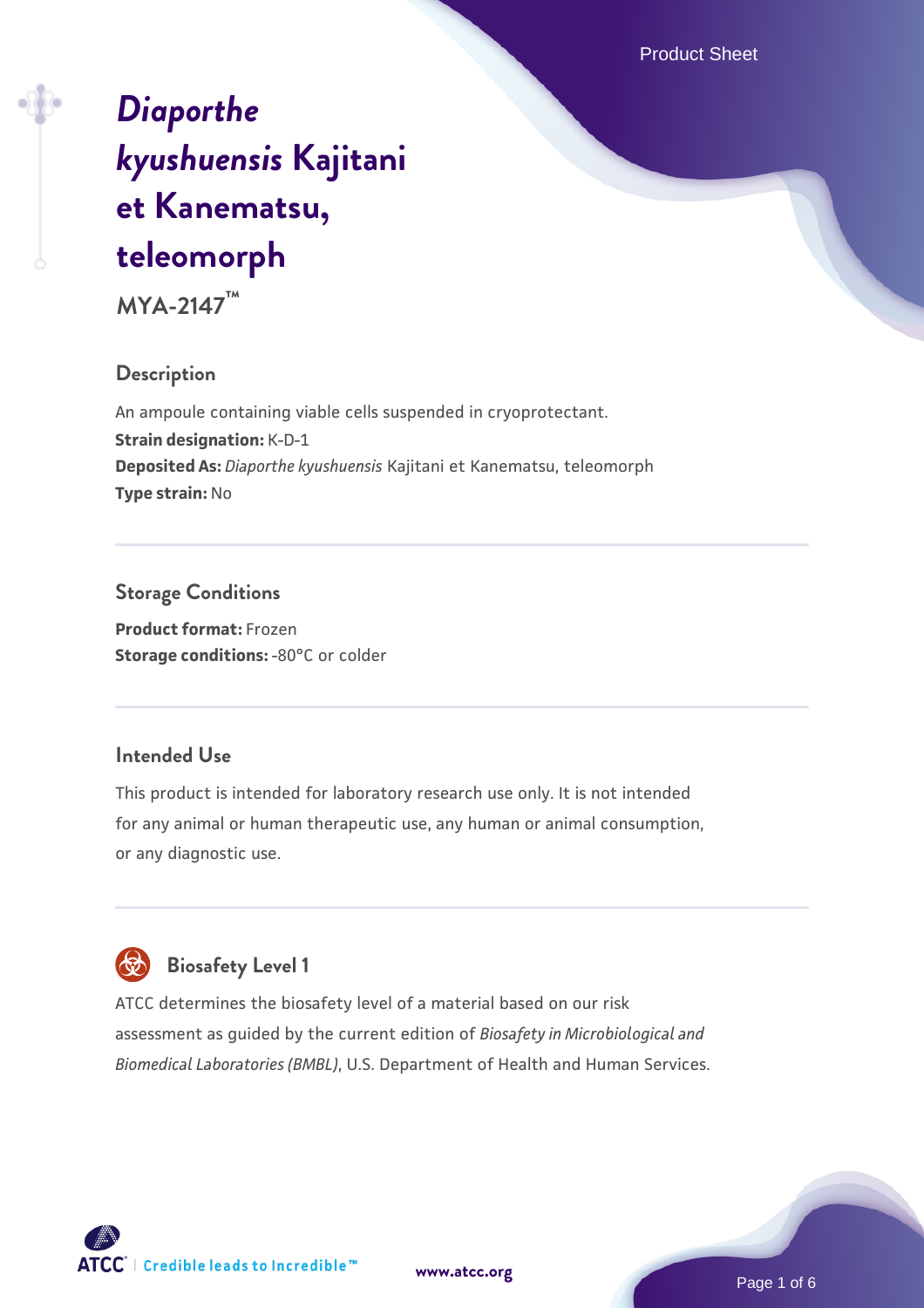#### **MYA-2147**

It is your responsibility to understand the hazards associated with the material per your organization's policies and procedures as well as any other applicable regulations as enforced by your local or national agencies.

ATCC highly recommends that appropriate personal protective equipment is always used when handling vials. For cultures that require storage in liquid nitrogen, it is important to note that some vials may leak when submersed in liquid nitrogen and will slowly fill with liquid nitrogen. Upon thawing, the conversion of the liquid nitrogen back to its gas phase may result in the vial exploding or blowing off its cap with dangerous force creating flying debris. Unless necessary, ATCC recommends that these cultures be stored in the vapor phase of liquid nitrogen rather than submersed in liquid nitrogen.

#### **Certificate of Analysis**

For batch-specific test results, refer to the applicable certificate of analysis that can be found at www.atcc.org.

#### **Growth Conditions**

**Medium:**  [ATCC Medium 336: Potato dextrose agar \(PDA\)](https://www.atcc.org/-/media/product-assets/documents/microbial-media-formulations/3/3/6/atcc-medium-336.pdf?rev=d9160ad44d934cd8b65175461abbf3b9) **Temperature:** 25°C **Incubation:** under light 12 hrs on/12 hrs off for sporulation

#### **Handling Procedures**

**Frozen ampoules** packed in dry ice should either be thawed immediately or

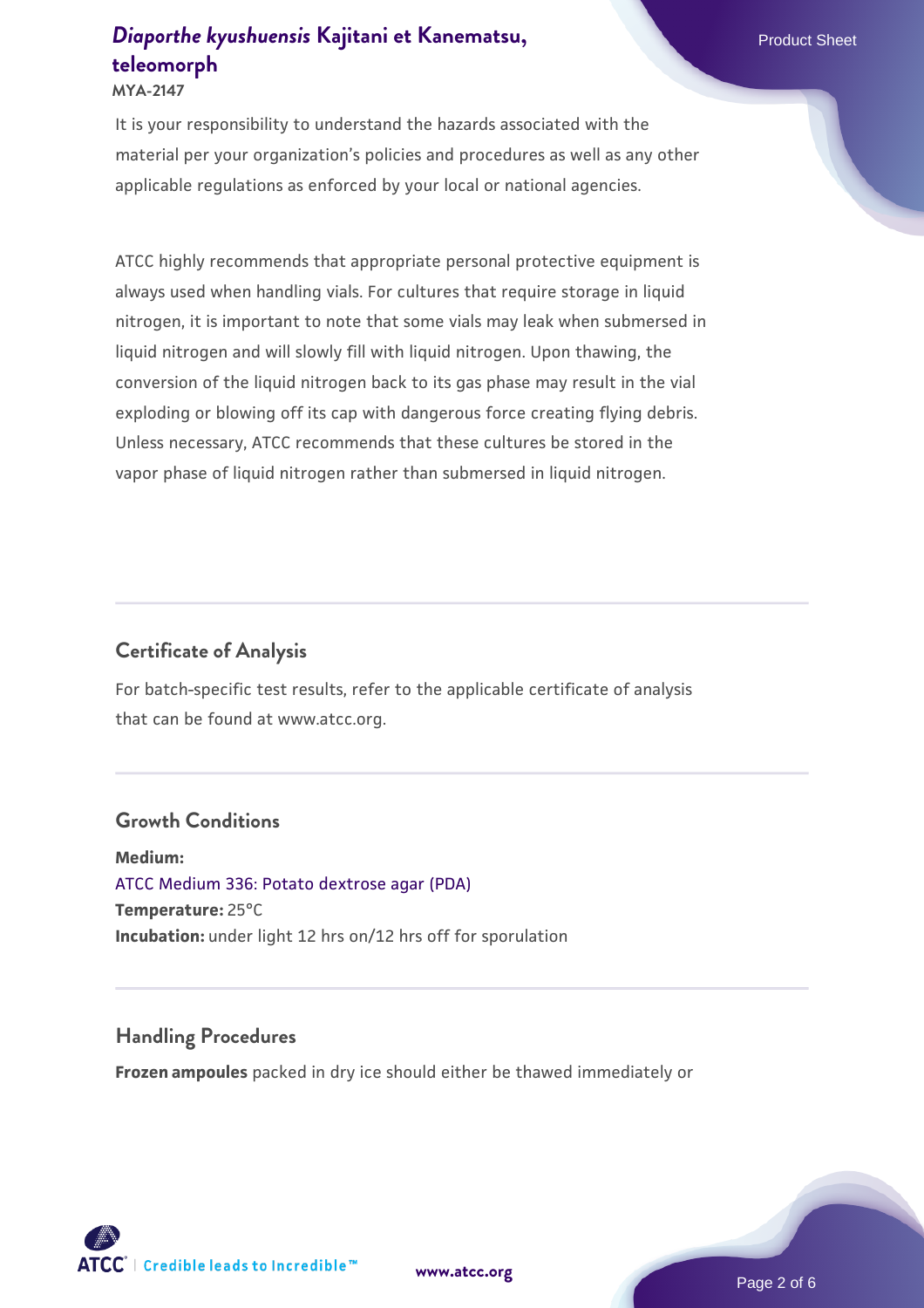#### **MYA-2147**

stored in liquid nitrogen. If liquid nitrogen storage facilities are not available, frozen ampoules may be stored at or below -70°C for approximately one week. **Do not under any circumstance store frozen ampoules at refrigerator freezer temperatures (generally -20°C)**. Storage of frozen material at this temperature will result in the death of the culture.

- 1. To thaw a frozen ampoule, place in a **25°C to 30°C** water bath, until just thawed **(approximately 5 minutes)**. Immerse the ampoule just sufficient to cover the frozen material. Do not agitate the ampoule.
- 2. Immediately after thawing, wipe down ampoule with 70% ethanol and aseptically transfer at least 50 µL (or 2-3 agar cubes) of the content onto a plate or broth with medium recommended.
- 3. Incubate the inoculum/strain at the temperature and conditions recommended.
- 4. Inspect for growth of the inoculum/strain regularly for up to 4 weeks. The time necessary for significant growth will vary from strain to strain.

#### **Notes**

Additional information on this culture is available on the ATCC web site at [www.atcc.org.](http://www.atcc.org/)

#### **Material Citation**

If use of this material results in a scientific publication, please cite the material in the following manner: *Diaporthe kyushuensis* Kajitani et Kanematsu, teleomorph (ATCC MYA-2147)

#### **References**

References and other information relating to this material are available at www.atcc.org.

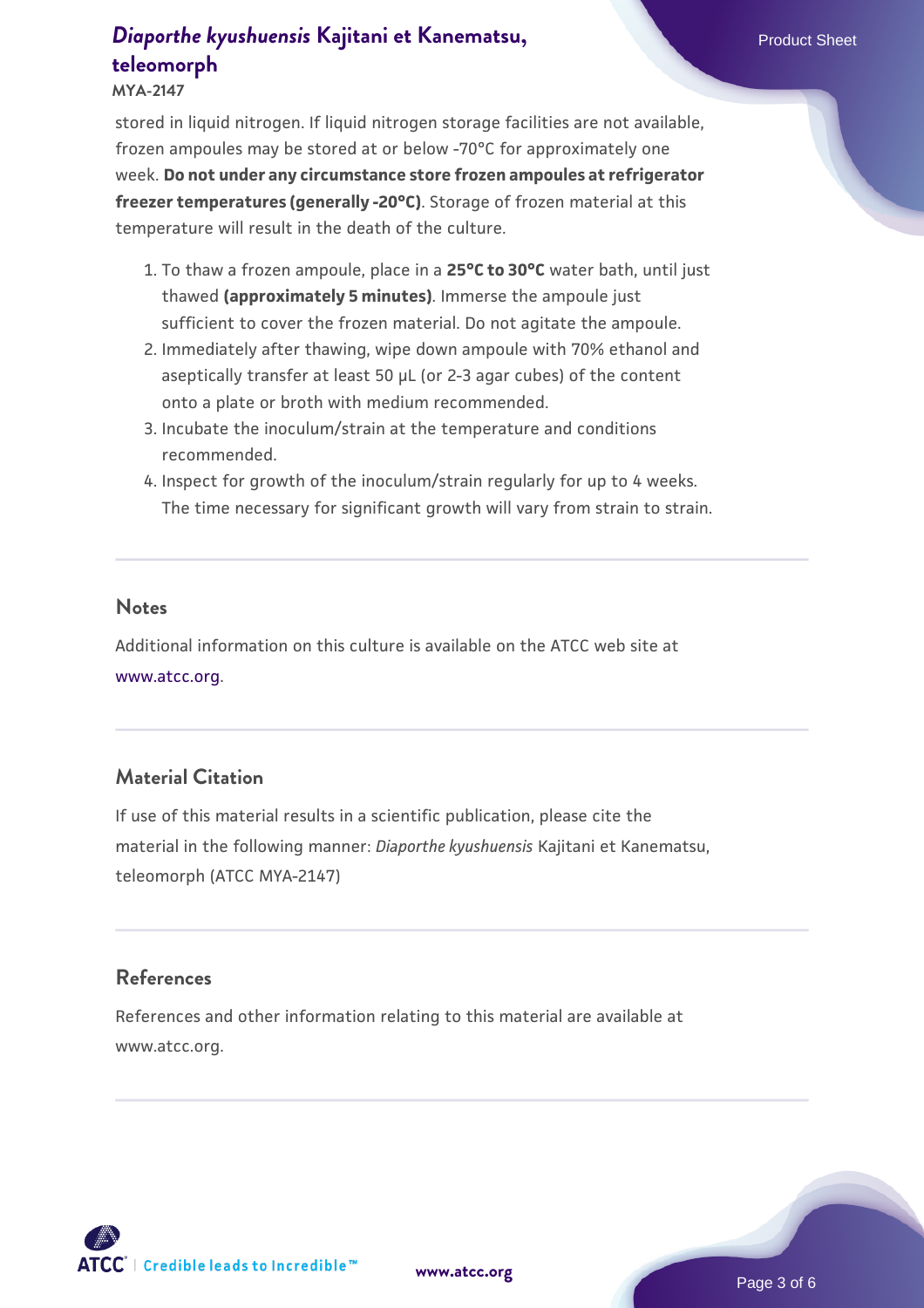**MYA-2147**

#### **Warranty**

The product is provided 'AS IS' and the viability of ATCC<sup>®</sup> products is warranted for 30 days from the date of shipment, provided that the customer has stored and handled the product according to the information included on the product information sheet, website, and Certificate of Analysis. For living cultures, ATCC lists the media formulation and reagents that have been found to be effective for the product. While other unspecified media and reagents may also produce satisfactory results, a change in the ATCC and/or depositor-recommended protocols may affect the recovery, growth, and/or function of the product. If an alternative medium formulation or reagent is used, the ATCC warranty for viability is no longer valid. Except as expressly set forth herein, no other warranties of any kind are provided, express or implied, including, but not limited to, any implied warranties of merchantability, fitness for a particular purpose, manufacture according to cGMP standards, typicality, safety, accuracy, and/or noninfringement.

#### **Disclaimers**

This product is intended for laboratory research use only. It is not intended for any animal or human therapeutic use, any human or animal consumption, or any diagnostic use. Any proposed commercial use is prohibited without a license from ATCC.

While ATCC uses reasonable efforts to include accurate and up-to-date information on this product sheet, ATCC makes no warranties or representations as to its accuracy. Citations from scientific literature and patents are provided for informational purposes only. ATCC does not warrant that such information has been confirmed to be accurate or complete and the customer bears the sole responsibility of confirming the accuracy and completeness of any such information.

This product is sent on the condition that the customer is responsible for and assumes all risk and responsibility in connection with the receipt, handling,

**[www.atcc.org](http://www.atcc.org)**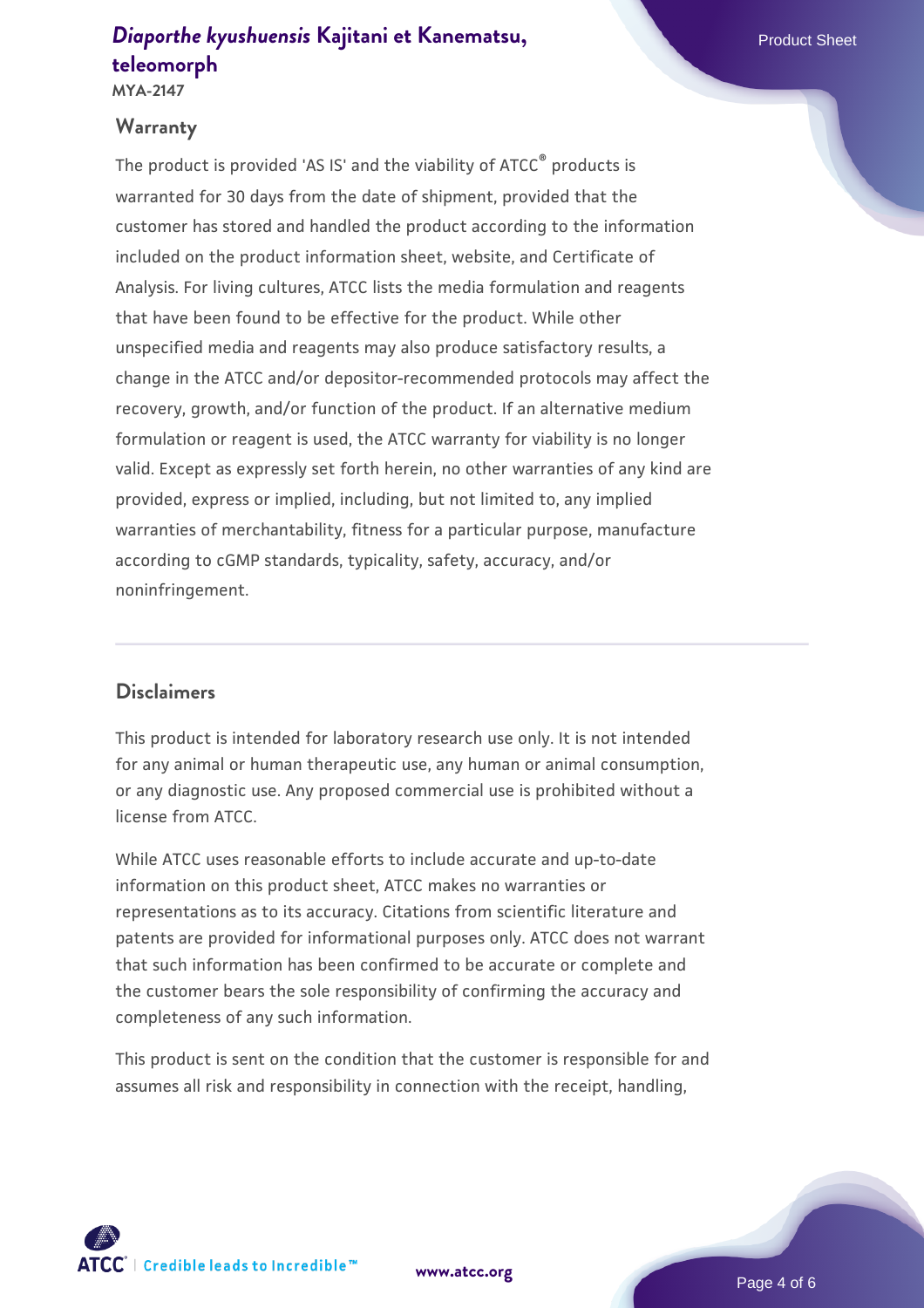**MYA-2147**

storage, disposal, and use of the ATCC product including without limitation taking all appropriate safety and handling precautions to minimize health or environmental risk. As a condition of receiving the material, the customer agrees that any activity undertaken with the ATCC product and any progeny or modifications will be conducted in compliance with all applicable laws, regulations, and guidelines. This product is provided 'AS IS' with no representations or warranties whatsoever except as expressly set forth herein and in no event shall ATCC, its parents, subsidiaries, directors, officers, agents, employees, assigns, successors, and affiliates be liable for indirect, special, incidental, or consequential damages of any kind in connection with or arising out of the customer's use of the product. While reasonable effort is made to ensure authenticity and reliability of materials on deposit, ATCC is not liable for damages arising from the misidentification or misrepresentation of such materials.

Please see the material transfer agreement (MTA) for further details regarding the use of this product. The MTA is available at www.atcc.org.

### **Copyright and Trademark Information**

© ATCC 2021. All rights reserved.

ATCC is a registered trademark of the American Type Culture Collection.

#### **Revision**

This information on this document was last updated on 2021-05-20

#### **Contact Information**

ATCC 10801 University Boulevard Manassas, VA 20110-2209 USA